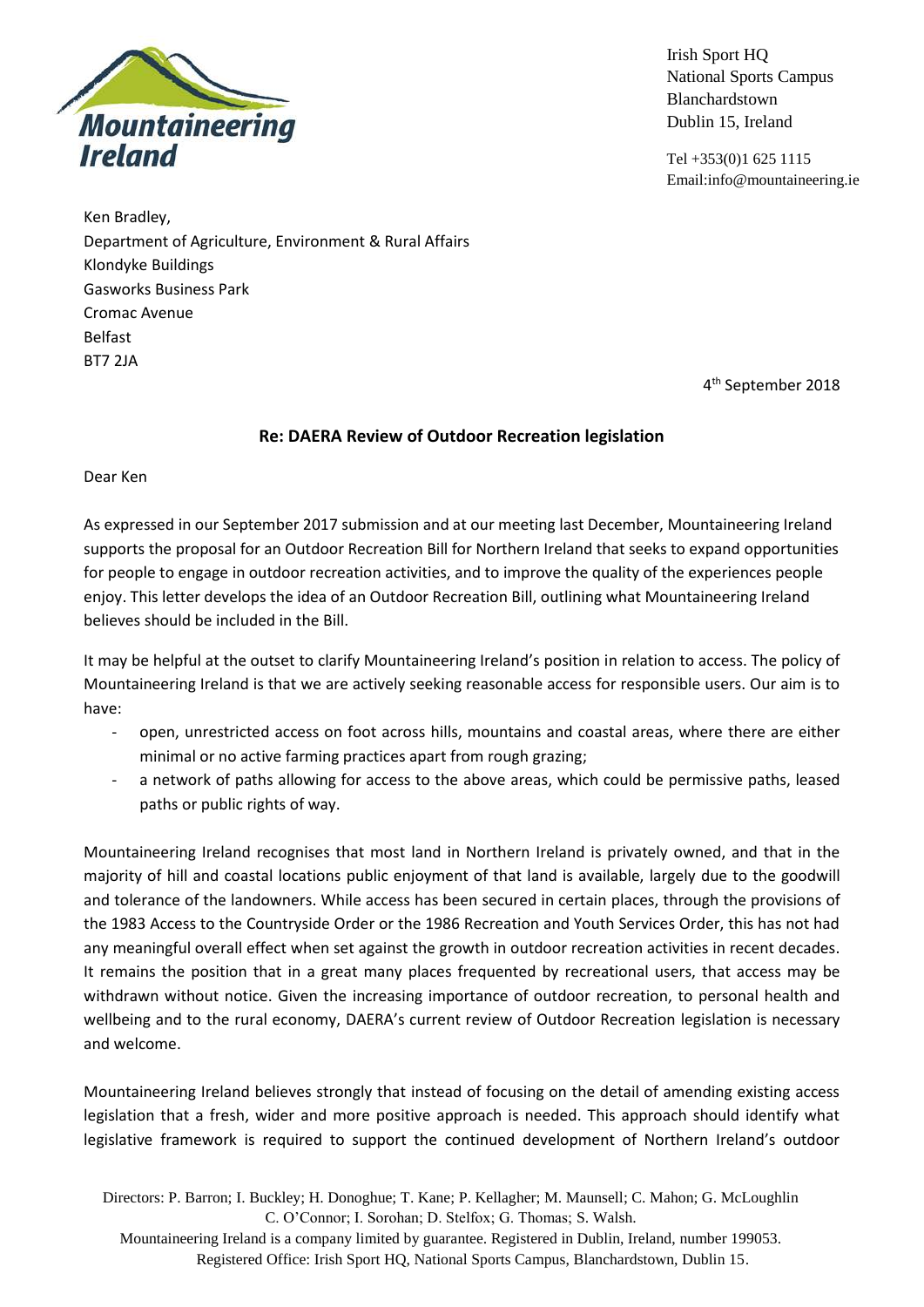

recreation sector, with emphasis on achieving better coordination and management of outdoor recreation activities and an aim of delivering high quality recreation experiences.

The following is an outline of what Mountaineering Ireland believes should be included in the Outdoor Recreation Bill:

#### **A brief Introduction covering the following points:**

- The significant social, economic and health benefits that will flow from expanded opportunities to engage in outdoor recreation activities;
- That a balance is essential between the provision of outdoor recreation opportunities, and maintaining the integrity of the natural environment so that Northern Ireland's natural environment can continue to provide high quality, adventurous recreation experiences for future generations;
- The need for investment in the coordination and management of outdoor recreation activities, as well as investment in physical infrastructure and in mitigating the environmental impacts of recreation activity;
- That landowners will not be liable in a situation where a recreational user is injured as a result of their own decision-making.

#### **The Preamble to the Bill would define:**

- Purpose of the Bill (draft):
	- To provide expanded opportunities for people to engage in outdoor recreation activities and to improve the quality of the experiences people enjoy, in a way that optimises the many benefits of this activity, whilst ensuring that measures are in place to minimise adverse impacts on landowners, the natural environment and host communities;
- Definition of Outdoor Recreation Mountaineering Ireland proposes the following definition from the 2011 issues paper that fed into the NI Outdoor Recreation Action Plan: *"Outdoor Recreation" is defined as non-motorised sporting and recreational activities that take place in the natural environment and that generally do not require a dedicated pitch or building."*
- The spatial extent of the Bill, or more usefully what areas it does not include (military lands, curtilage of private houses etc, this might be different for different articles of the Bill).

#### **Preamble also to include:**

- A statement on the social value of outdoor recreation activity (based on how outdoor recreation contributes to the outcomes in the Programme for Government, health and wellbeing, economic benefits etc). There is a need to assemble all available, relevant evidence to make this case for the Bill (initial examples included in Appendix 1);
- The rationale for the adoption and use of the risk benefit model by all those involved in the provision of outdoor recreation in Northern Ireland. The Visitor Safety in the Countryside Group Risk Control Matrix may provide a useful overarching framework for development of the Northern Ireland Outdoor Recreation Bill (https://vscg.org/guiding-principles/risk-control-matrix);
- An explanation of the core elements of the Bill, where needed.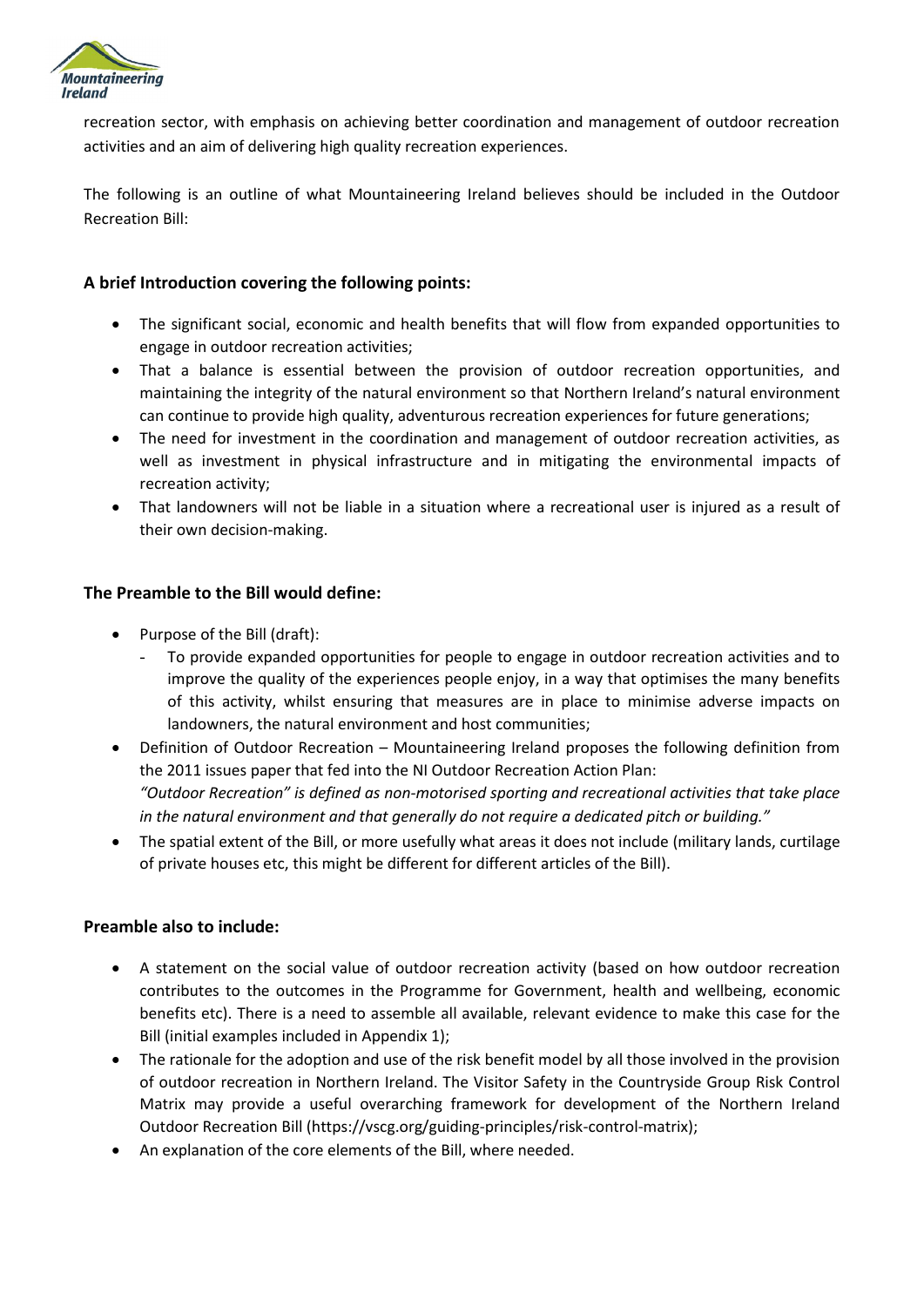

## **To be included in the Bill:**

- Enable the creation of organisational structures to implement the Northern Ireland Outdoor Recreation Bill, to:
	- develop and implement a Strategic Plan for Outdoor Recreational in Northern Ireland;

- provide guidance and support to Councils, AONB management bodies and other bodies with a role in delivering the plan;

- co-ordinate cross departmental activity that contributes to outdoor recreation.
- An obligation on Councils to include an Outdoor Recreation section in their Community Plans and Development Plans, and to benchmark the provision of outdoor recreation opportunities for the people of the area against the NI Strategic Plan for Outdoor Recreation;
- A mechanism to provide resources to Councils, AONB management bodies and other bodies to support their work in delivering the NI Strategic Plan for Outdoor Recreation;
- A mechanism to more efficiently designate and defend Public Rights of Way, including a dispute resolution mechanism and provision for creating new Public Rights of Way to connect public roads and car parks with uplands and coastal areas;
- An obligation on each Council to develop and maintain a core path network to include community trails, greenways and access routes to hill and coastal land;
- A right of access to publicly-owned lands for responsible recreation (limiting rights to those who are acting responsibly provides a lever for preventing and dealing with poor behaviour);
- Mechanisms to open up access to a coastal margin around Northern Ireland including beaches, sea cliffs and rough grazing land;
- An obligation on Councils (and possibly also AONB management bodies) to create Outdoor Recreation Areas, in hill, mountain, woodland and coastal areas, where there are either minimal or no active farming practices apart from rough grazing. Provision should be included to create Outdoor Recreation Areas based on an agreement with landowners, or by acquisition. The support mechanisms for Outdoor Recreation Areas should include:
	- Indemnity arrangement to protect landowners against any claims from recreational users (other than where the landowner has wilfully cause harm to the injured party);
	- Erosion control measures and provision of necessary infrastructure to facilitate recreational activity (e.g. parking areas and stiles);
	- Provision for landowners to be paid for agreed works to maintain access routes and recreation infrastructure;
	- Point of contact for landowners to deal with any issues arising from recreational activity on private land;
	- A mechanism for dispute resolution through the Department (i.e. without having to resort to the courts) where there is disagreement in relation to land included in an Outdoor Recreation Area, or proposed for inclusion in such an area.
- In keeping with the risk-benefit model, the value of adventurous experiences should be recognised within the bill, counter-balanced by a clear statement of personal responsibility (reflecting the ethos of personal responsibility that is fundamental to most outdoor recreation activities, and key court judgments in this area – details can be provided if required);
- Clarification of minimal duty of care owed to recreational users (both voluntary and commercial; the duty of care should not be increased by granting permission for entry);
- A statutory framework for the licensing of commercial outdoor recreation providers (this may perhaps be addressed through separate legislation but should be aligned with the Outdoor Recreation Bill and could perhaps be incorporated in it);